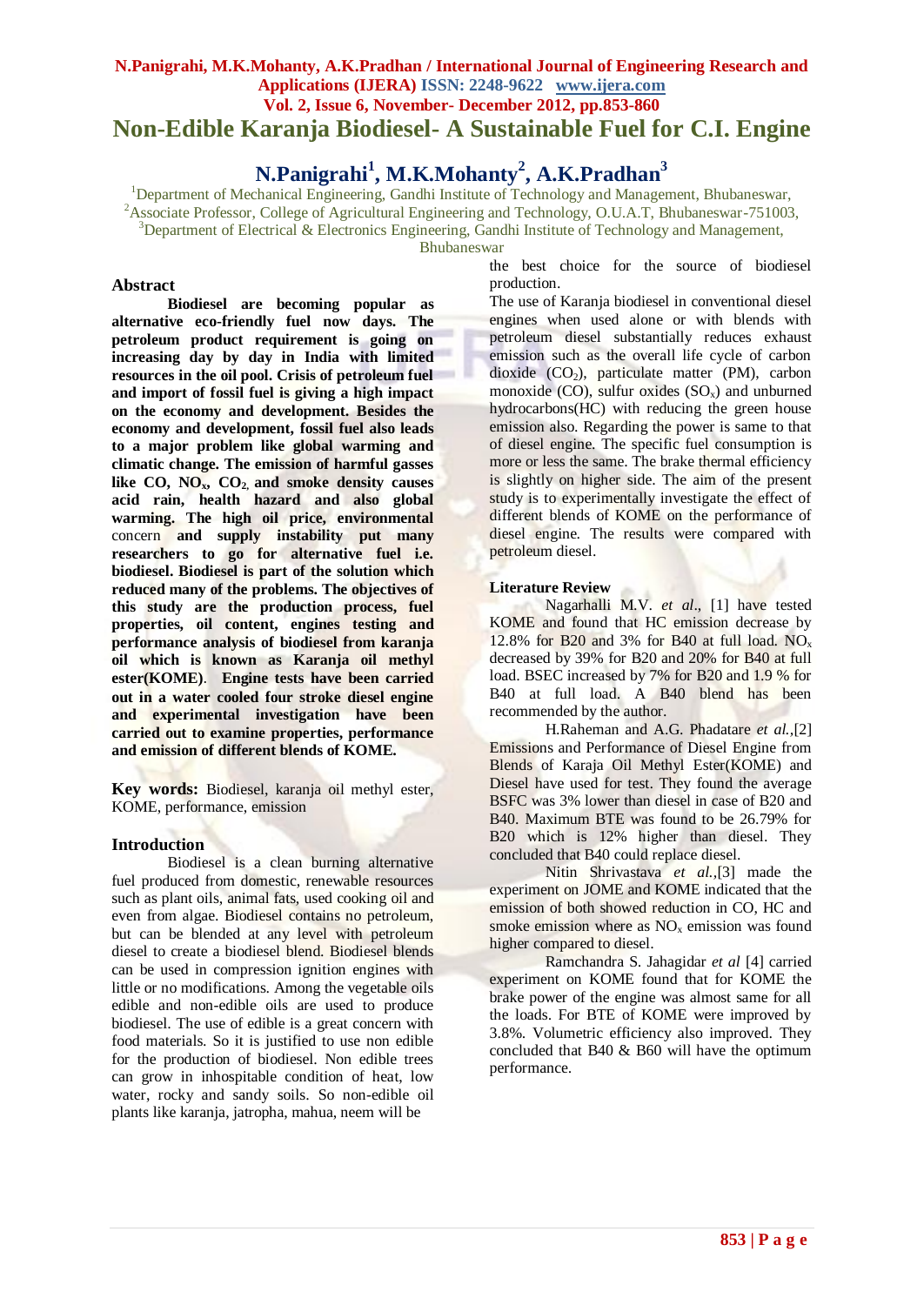#### **Karanja Oil:**

It belongs to the family leguminaceae. Commonly known as *Pongamia Pinnata*. Other name of karanja oils are pongam oil or honge oil. Pongamia is widely distributed in tropical Asia. The tree is hardy, reasonably drought resistant and tolerant to salinity. It is attractive because it grows naturally through much of arid India, having very deep roots to reach water, and is one of the few crops well-suited to commercialization by India's large population of rural poor. [5]

The karanja tree is of medium size, reaching a height of 15-25 meters. The tree bears green pods which after some 10 months change to a tan color. The pods are flat to elliptic,5-7 cm long and contain 1 or 2 kidney shaped brownish red kernels. The yield of kernels per tree is reported between 8 and 24 kg. The composition of typical air dried kernels is : Moisture 19%, Oil 27.5%, Protein 17.4%. The oil content varies from 27%- 39%.[6]

The most common method to extract oil involves in collecting the pods. The pods are kept in water for 2 to 3 hours followed by drying in hot atmospheric condition. The dried pods are stuck with hammers and sticks to open them after which the seeds are winnowed out. Oil extraction is carried out in Ghanis and small expellers. The oil is dark in color with a disagreeable odor.

Table -1 Characteristics of fatty acids in karanja oil  $[7]$ 

| Sl.No. | Fatty acid | Value $(\%)$ |
|--------|------------|--------------|
|        | Palmitic   | $3.7 - 7.9$  |
|        | Stearic    | $2.4 - 8.9$  |
|        | Oleic      | 44.5-71.3    |
|        | Linoleic   | 10.8-18.3    |
|        | Lignoceric | $1.1 - 3.5$  |

#### **Material and Methods Extraction of Karanja oil**

Karanja seeds were collected from College of Forestry, under Orissa University of Agriculture and Technology (OUAT), Bhubaneswar, Odisha. For oil extraction from kernel of karanja two methods were implemented. First one was the mechanical extraction. The seeds were expelled in a mechanical expeller which was available in the Integrated Biodiesel Plant of OUAT. The oil recovery was calculated to be near about 27%. Second method used was Solvent extraction. Extraction was done with n-hexane using a Soxlet apparatus in the Renewable Energy Lab of OUAT. Process of solvent extraction was that in a nutshell, the extraction process consists of treating the raw material with hexane (solvent) and recovering the oil by distillation of the resulting solution of oil by distillation of the resulting solution of oil in hexane called miscella. Evaporation and condensation from the distillation

of miscella recovers the hexane absorbed in the material. The hexane thus recovered was reused for extraction. The low boiling point of hexane  $(67^{\circ}C)$ and the high solubility of oils and fats in it were the properties exploited in the solvent extraction process. Under this process the oil content was found to be 35% which is more than that of mechanical expeller.[8]

For experiment purpose petroleum diesel was purchased from a nearby filling station. The above karanja oil contains free fatty acids, phospholipids, sterols, water odorants and other impurities. Above all the crude karanja oil was having high viscosity value. In order to use straight vegetable oil (SVO) in the engine, viscosity was to be reduced which can be done by heating the above oil. Other problems associated with using it directly in engine include carbon deposits, oil ring sticking, lubricating problem and also formation of deposits in the engine due to incomplete combustion.[9]

In order to reduce viscosity, four techniques were adopted like pyrolysis, dilution, micro emulsification and transesterification. Currently we adopt transesterification technique to convert high FFA and high viscous fluid to low FFA and low viscous fuel, namely karanja biodiesel. Since the crude karanja oil acid value was found to be more than 6, so acid esterification and transesterification techniques was adopted.[10] This conversion to biodiesel was conducted in Renewable Energy Lab of OUAT, Bhubaneswar. All the chemicals needed were available in the lab. The alcohol used is methanol, acid is sulfuric acid and KOH is used as an alkali.

#### **Process Description Acid Esterification**

Oil feed stocks containing more than 6% free fatty acids go through an acid esterification process to increase the yield of biodiesel. Five liters of karanja oil were filtered and preprocessed to remove water and contaminations, and then fed to the acid esterification process. The acid catalyst i.e.  $H_2SO_4$  (0.5% V/V), was dissolved in methanol (6%) molar ratio of methanol/oil) and then mixed with the preheated oil. The mixture was heated up to  $60^{\circ}$ C and stirred at a speed of 1600 r.p.m. for 2 hours resulting in decrease the acid value 8.42. As the acid value label was higher before going for trasesterification process once again acid esterification process was repeated to reduce the acid value. After  $2<sup>nd</sup>$  acid esterification the acid value reduced to 6.16. The top layer methanol was separated out by decantation process and the oil layer was taken for transesterification. Once the reaction was completed, it was dewatered by passing over a hydrous  $Na<sub>2</sub>SO<sub>4</sub>$  and then fed to the transesterification process.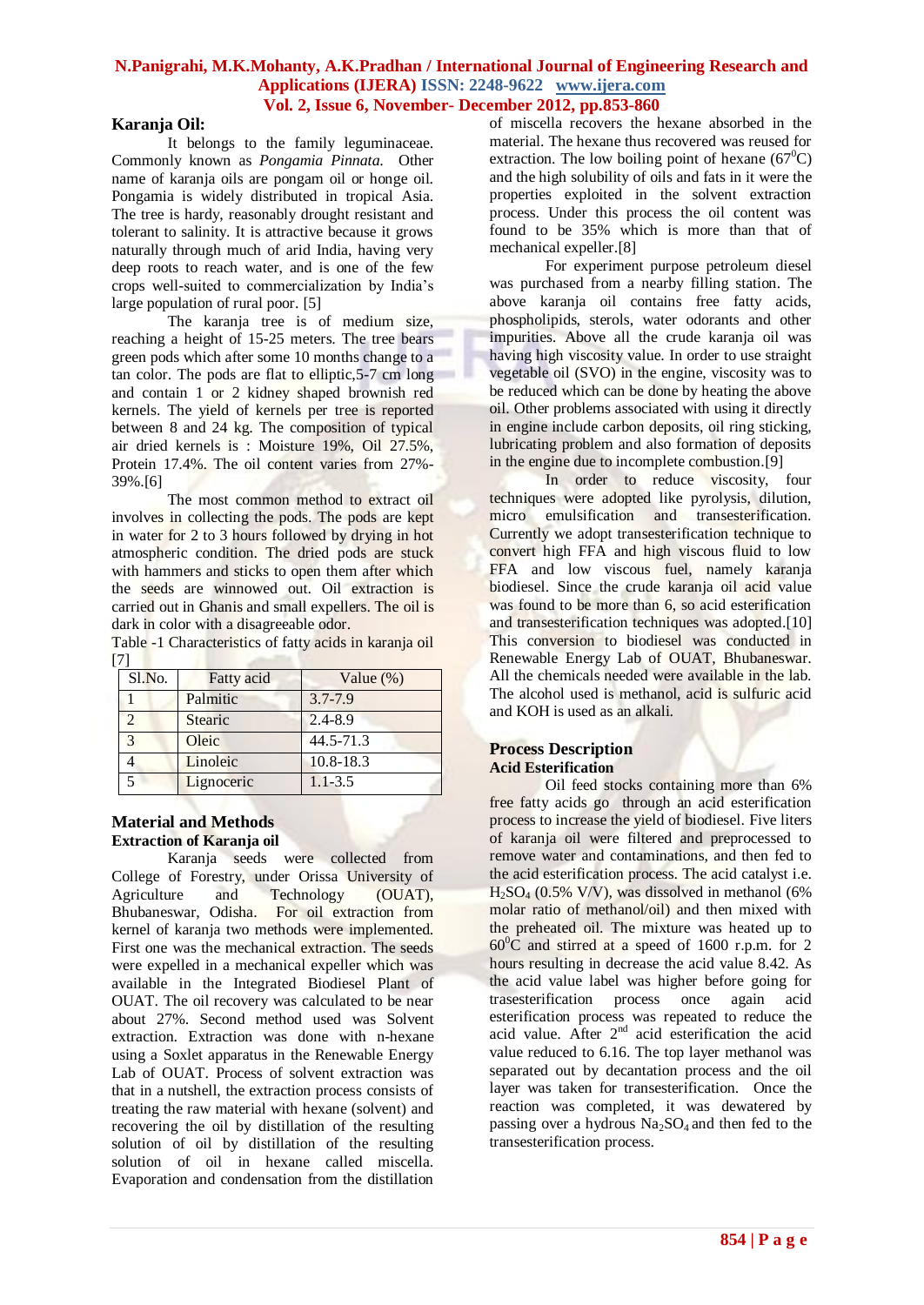

Fig-1 Line Diagram of Karanja Biodiesel Process

# **Trasesterification**

Oil feed stocks containing less than 4% free fatty acids are filtered and preprocessed to remove water and contaminants and then fed directly to the transesterification process along with any products of the acid esterification process. The catalyst KOH is dissolved in methanol and then mixed with the pretreated  $(65^{\circ}C)$  oil. Once the reaction is complete, the major co-products, biodiesel and glycerin are separated into two layers.

The product is allowed to stand overnight to separate the biodiesel and glycerol layer. The upper biodiesel layer is separated from the glycerol layer and washed with hot distilled water to remove the excess methanol, catalyst and traces of glycerol. The washed ester layer is dried under the vacuum to remove the moisture and methanol and again passed over a hydrous Na2SO4. The biodiesel obtained is termed as Karanja oil methyl ester(KOME).[11]

| Table-2. Acid value of Karanga oil. |  |  |  |  |  |
|-------------------------------------|--|--|--|--|--|
|-------------------------------------|--|--|--|--|--|

| <b>KARANJA OIL</b>            | <b>ACID VALUES</b> |
|-------------------------------|--------------------|
| Before esterification         | 25.76              |
| After $1st$ esterification    | 8.42               |
| After $2^{nd}$ esterification | 6.16               |
| After transesterification     | 1 1 2              |

Table-3 Fuel properties of Karanja oil, KOME and Diesel

| <b>FUEL</b>    |      |       | $\mathcal{C}_{\mathcal{C}}$ | D   | Е   | F    |
|----------------|------|-------|-----------------------------|-----|-----|------|
| Diesel         | 0.84 | 45.34 | $-12$                       | 68  | 63  | 2.44 |
| Karanja<br>Oil | 0.91 | 34    |                             | 250 | 240 | 32.1 |
| <b>KOME</b>    | 0.88 | 36.12 |                             | 225 | 218 | 6.88 |

Where  $A \rightarrow$  Specific Gravity  $B \rightarrow$  Calorific Value (Mj / Kg)  $C \rightarrow$  Cloud Point (<sup>0</sup>C)  $D \rightarrow$  Fire Point (<sup>0</sup>C)  $E \rightarrow$  Flash Point (<sup>0</sup>C)

 $F \rightarrow$  Kinematic Viscosity at  $40^{\circ}C(cSt)$ The Fuel properties of different blends of KOME are mentioned in Table-4

| Table-4. Property of KOME and its blends |  |  |
|------------------------------------------|--|--|
|                                          |  |  |

| <b>Blends</b><br>$\Omega$<br><b>KOME</b> | Calorific<br>Value<br>(Mj/Kg) | Specific<br>gravity | Kinematic<br>Viscosity<br>$40^{\circ}$ C<br><b>at</b><br>(cSt) | Flash<br>Point<br>$(^0C)$ |
|------------------------------------------|-------------------------------|---------------------|----------------------------------------------------------------|---------------------------|
| <b>B20</b>                               | 39.00                         | 0.843               | 3.25                                                           | 75                        |
| <b>B40</b>                               | 37.95                         | 0.856               | 4.40                                                           | 83                        |
| <b>B60</b>                               | 37.25                         | 0.867               | 5.65                                                           | 86                        |
| <b>B80</b>                               | 36.25                         | 0.876               | 6.55                                                           | 92                        |
| <b>B100</b>                              | 36.12                         | 0.88                | 6.88                                                           | 218                       |

# **Engine Experimental Set up**

Experiments were performed at the Department of Firm Machinery and Power, OUAT, Bhubaneswar for different blends of KOME. A single cylinder four stroke, constant speed, liquid cooled, direct injection diesel engine was used to investigate the performance and emission characteristic. The engine was coupled with a single phase 230 V AC alternator with electrical loading of different watts. A multi gas analyzer was used for analysis of CO,  $CO_2$ ,  $O_2$ ,  $NO_x$  and smoke meter for smoke intensity. Lubricating oil used is 20W40 for the engine. Engine detailed specification is shown in Table-5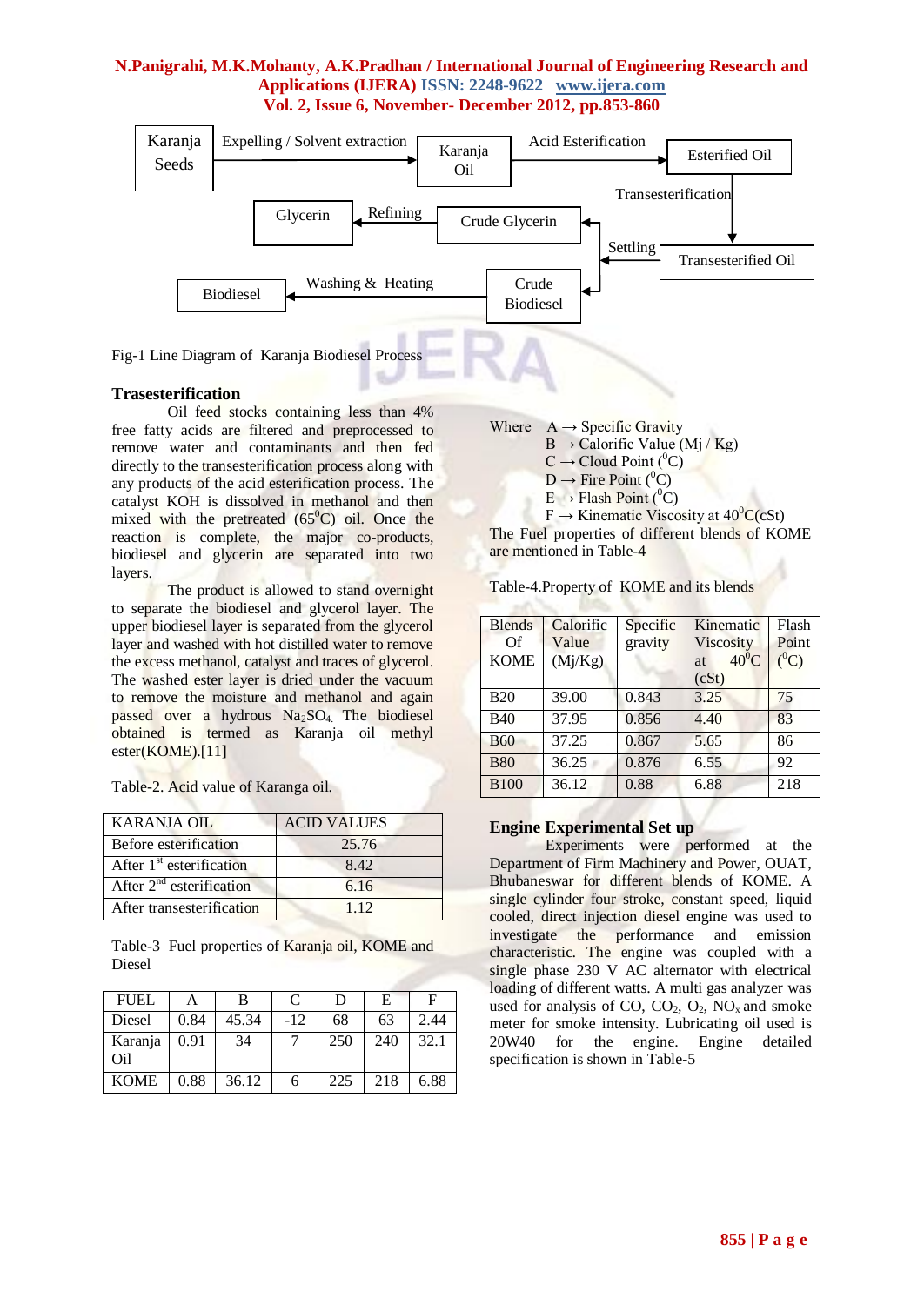| Table-5 Engine Specifications |                 |  |  |  |
|-------------------------------|-----------------|--|--|--|
| Engine parameters             | Specifications  |  |  |  |
| Manufacturer                  | Kirloskar       |  |  |  |
| Engine Model                  | DM 8.5          |  |  |  |
| Bore x Stroke (mm)            | $95 \times 110$ |  |  |  |
| Compression ratio             | 17.5:1          |  |  |  |
| Rotation                      | Clockwise       |  |  |  |
| <b>Starting</b>               | H.S             |  |  |  |
| Speed(rpm)                    | 1500            |  |  |  |
| Power rating (Kw)             | 6.2             |  |  |  |
| Horse Power(HP)               | 8.5             |  |  |  |
| Fuel tank capacity $(L)$      | 11.5            |  |  |  |
| Oil .Sump Capacity (L)        | 3.75            |  |  |  |
| SFC(gm/bhp/hr)                | 185             |  |  |  |





Fig.-2. Schematic Layout of Experimental Set up

# **Result and Discussion**

All sort of experiments were conducted by using the above engine and the performance, and emission results obtained were analyzed and discussed. Also the performance and characteristics of different blends of KOME were compared with fossil fuel diesel.

# **Calorific Value**

It is the heat produced by the fuel within the engine that enables the engine to do the useful work.[12]



Fig.3. Calorific values of Blends of KOME and diesel

Fig.3 shows the variation of gross heat of combustion of different blends of KOME with diesel. The graph indicates as the blend increases the calorific value decreases. It implies more amount of biodiesel to be injected to get the useful work. B20 was the better choice among other blends.

## **Specific gravity**

The specific gravity of a liquid is the ratio of its specific weight to that of pure water at a standard temperature. Specific gravity of vegetable oil is greater than 0.90 and that of biodiesel is less than 0.90.[13]

![](_page_3_Figure_14.jpeg)

Fig.4. Specific gravity of Blends of KOME and biodiesel

The graph of Fig.4 indicates that specific gravity reduced with increase in diesel amount in the blend.

#### **Kinematic Viscosity**

Viscosity is the resistance to flow of liquid due to internal friction between the liquid and surface. Low viscosity results in an excessive wear and power loss while high viscosity result in filter blockage, high pressure and coarse atomization and fuel delivery rates. [12]. The preheated fuel lowered the viscosity to tolerable values. [7]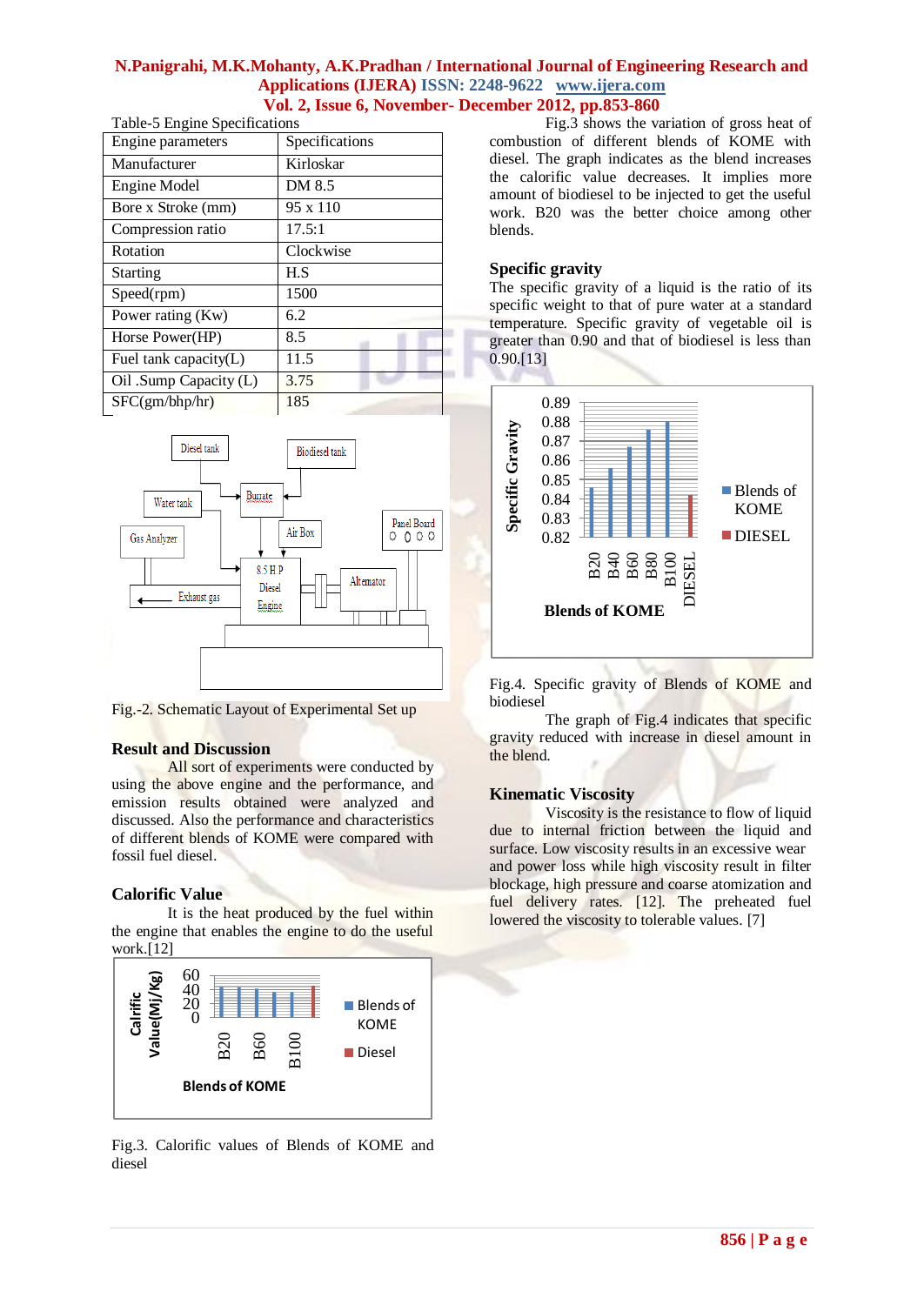![](_page_4_Figure_1.jpeg)

Fig.5. Kinematic Viscosity of Blends of KOME and diesel

Fig -5 indicates the Kinematic viscosity of B20 biodiesel was found to be close to that of diesel, which results in better atomization without preheating.

**Brake Power**

![](_page_4_Figure_5.jpeg)

Fig.-6 Brake Power for different Loads

Referring to Fig. 6, it is observed that brake power increase with load in all cases. Brake power is more or less equal with diesel at lower loads for B20 and B40 blends. Maximum brake power is observed for B20 oil.

**Brake specific fuel consumption**:

![](_page_4_Figure_9.jpeg)

Fig.7. Variations of Brake specific fuel consumption with load

Fig.7. shows the comparison of fuel consumption of B20 and B40 KOME with diesel. Graph indicates BSFC reduces with increase in load in all cases. This may be due to change in the combustion timing, higher viscosity and lower calorific value of KOME biodiesel. Both the blend gives better result up to 50% load.

![](_page_4_Figure_12.jpeg)

Fig.8. Variations of Brake Thermal Efficiency with load

Fig. 8 shows that the Brake Thermal Efficiency for B20 and B40 at lower load is more or less equal to that of diesel. At higher load the Brake Thermal Efficiency increases for B20 and B40 blends.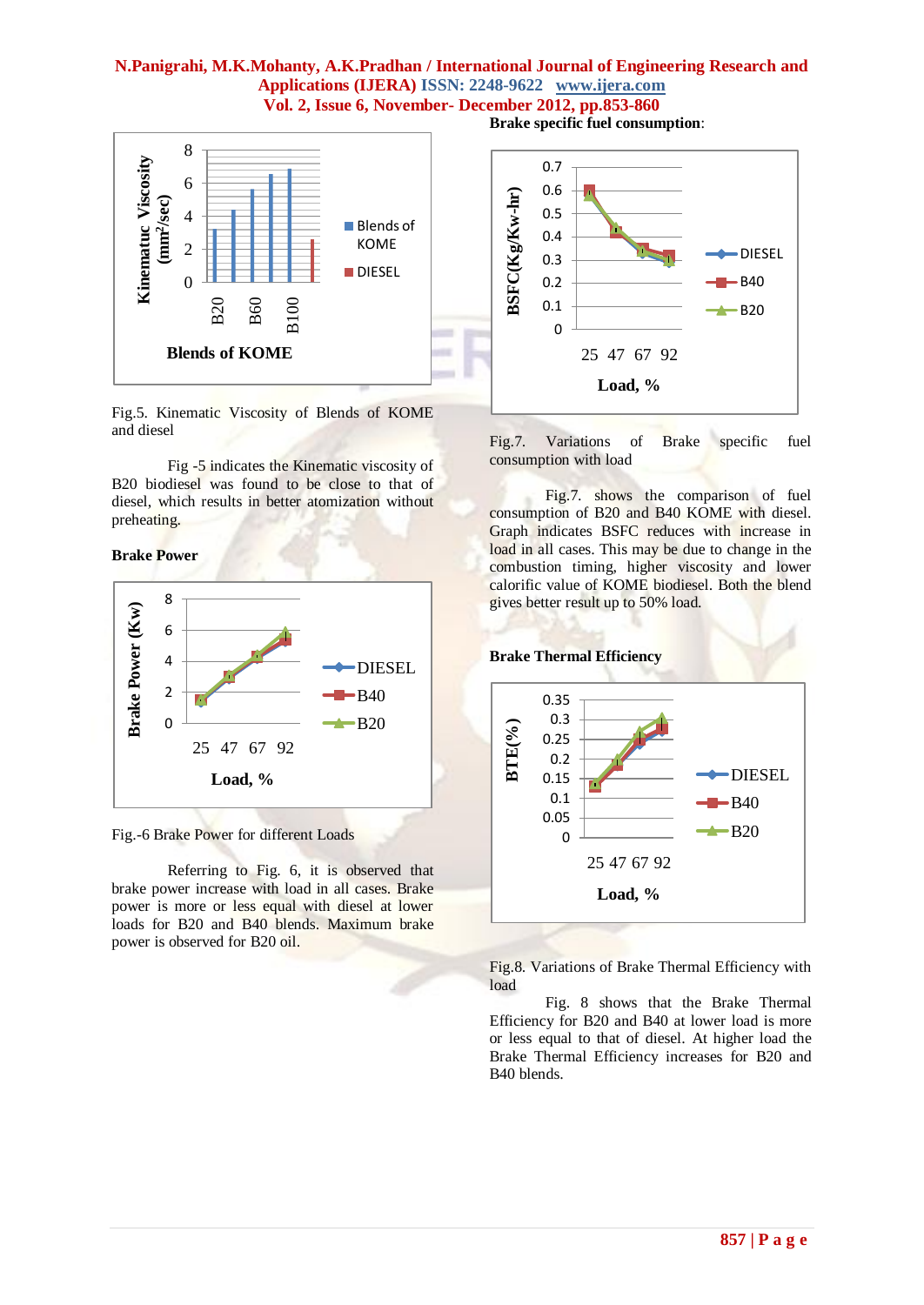**Smoke Opacity**

![](_page_5_Figure_2.jpeg)

Fig.9. Variations of Smoke Opacity with engine load

Fig.9 represents the variation of smoke opacity of B20 and B40 blends with diesel. Due to incomplete combustion of fuel in the engine smoke is formed. The above graph indicates that incomplete combustion is much lower in case of B20 and B40 biodiesel compare to diesel.

#### **Exhaust Gas Temperature**

![](_page_5_Figure_6.jpeg)

Fig.10. Variations of Exhaust Gas Temperature with engine load

Fig.10 indicates the variation of exhaust gas temp with load. Heat carried away by the exhaust gas can be calculated by multiplying this temp into mass of exhaust gases produced and the specific heat of exhaust gases. Graph indicates that minimum exhaust gas temp is obtained in case of diesel.

# **Engine Emissions**

![](_page_5_Figure_10.jpeg)

Fig.11. Variations of  $CO<sub>2</sub>$  concentration with engine load

The variation of  $CO<sub>2</sub>$  produced with diesel and diesel blends are presented in Fig. 11. Graph indicates the variation of  $CO<sub>2</sub>$  at higher load emission of  $CO<sub>2</sub>$  in B40 found to be higher than B20 by 7%. For all blends percentage of  $CO<sub>2</sub>$ increases with load.

#### **O<sup>2</sup> Emission**

![](_page_5_Figure_14.jpeg)

Fig.12. Variations of  $O<sub>2</sub>$  concentration with engine load

Variation of  $O_2$  concentration with engine load is shown in Fig.12. The graph indicates that as the blends increases the percentage of  $O_2$  also increases. It indicates that biodiesel is an oxygenated fuel as a result of better combustion.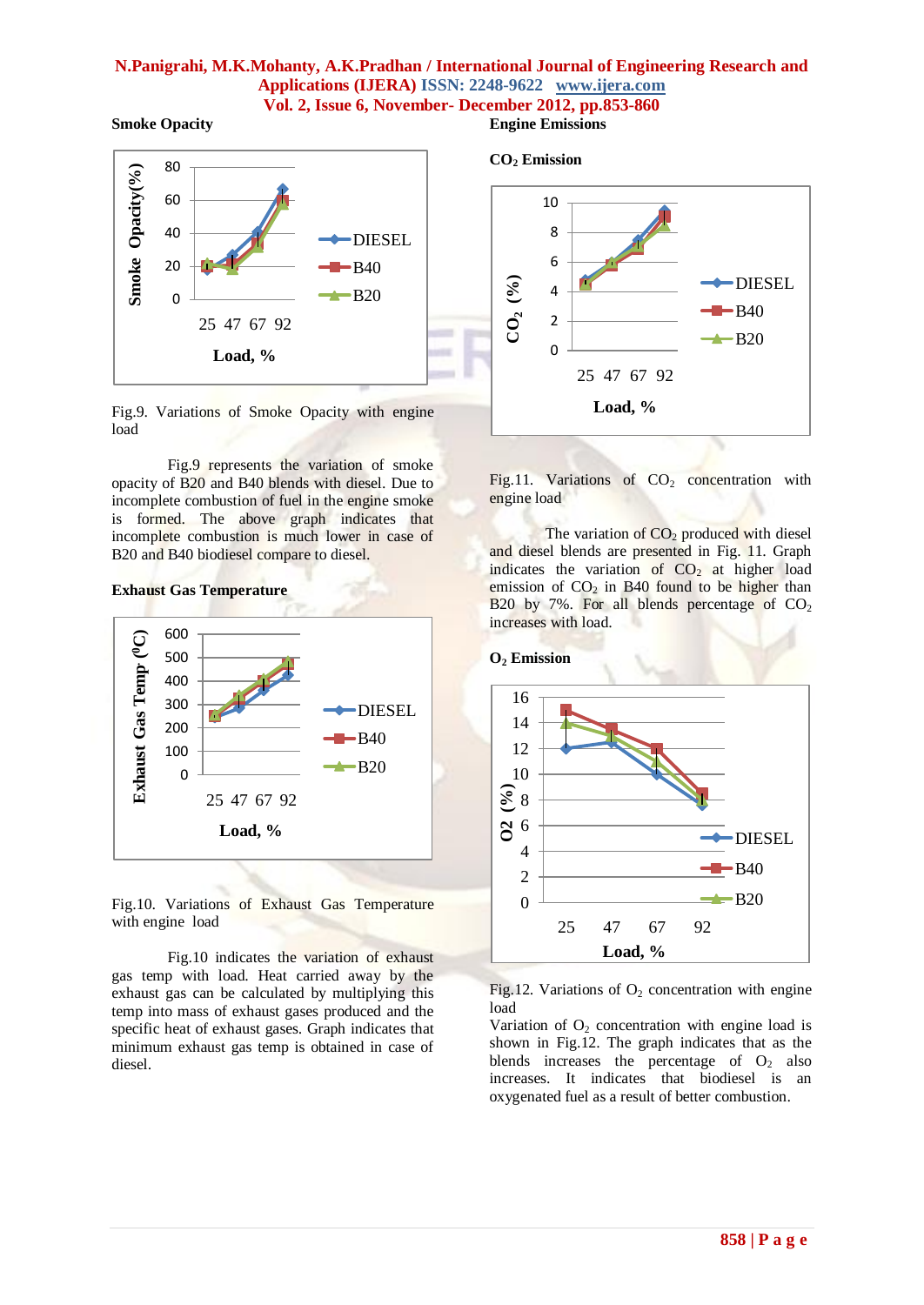## **NO<sup>X</sup> Emission**

![](_page_6_Figure_2.jpeg)

Fig.13. Variations of  $NO<sub>x</sub>$  concentration with engine load

Fig.13 indicates the variations of  $NO<sub>x</sub>$ concentration with engine load. It was observed that with the increase in load  $NO<sub>x</sub>$  composition in exhaust gas of diesel increases. Emission of  $NO<sub>x</sub>$ are found to be more for KOME blends compared to diesel. The presence of oxygen in KOME leads to raise the temp of combustion temp which is responsible of  $NO<sub>x</sub>$  formation.

## **Unburned Hydrocarbon Emission**

![](_page_6_Figure_6.jpeg)

Fig.14. Variations of HC concentration with engine load

Graph indicates the un-burnt hydrocarbon at different engine load for different diesel blends as shown in Fig.14. The graph shows lower hydrocarbon as compared to diesel due to better combustion of biodiesel. At full load HC emission decreased by 35% B20 and 22% for B40.

#### **Conclusion**

By transesterification method karanja crude oil was converted to KOME. Major of the fuel

properties were tested. Performance and emission tests were conducted by using a four stroke diesel engine. Respective graphs were plotted and results were analyzed and compared with diesel. The major conclusions were drawn based on the tests.

- The oil extraction was found 35% by nhexane method.
- Lower calorific value indicates more oil consumption.
- The specific gravity, Kinematic viscosity of B20 and B40 blends is much closer to diesel.
- At higher load maximum brake power was observed for B20 blend.
- BSFC reduces with increase in load
- BTE shows better result than diesel.
- Incomplete combustion of KOME is much lower than diesel which was indicated in smoke opacity curve.
- Exhaust gas temp is more or less compare to diesel.
- NO<sup>x</sup> emissions are found to be more for KOME blends while  $CO<sub>2</sub>$ , HC and smoke emissions are lowered as compared to diesel.

From the above observation it can be concluded that besides considering the economy part blends of B20 and B40 of Karanja biodiesel can be considered as a sustainable fuel. It can be used as an environment friendly alternative fuel without major engine modification.

#### **ACKNOWLEDGEMENTS**

Authors are grateful to department of Science and Technology Govt. of India for funding a Project on Biofuel and also grateful to O.U.A.T for providing necessary lab facilities.

# **REFERENCES:**

- [1] Nagarhalli M.V. *et a*l. 2010 Emission and Performance Characteristics of Karanja Biodiesel and its blends in C.I. Engine and it's economics. Vol.5 No2 Feb.2010, ARPN Journal of Engineering and Applied Sciences.
- [2] H.Raheman and A.G. Phadatare *et al.,*  Emissions and Performance of Diesel Engine from Blends of Karaja Methyl Ester )Biodiesel and Diesel.
- [3] Nitin Shrivastava *et al.,* 2012, A comparative study of the behavior of biodiesels of different origins on the diesel engine performance and emission. IRACST Vol-2 No.4 August 2012 Page 766-770